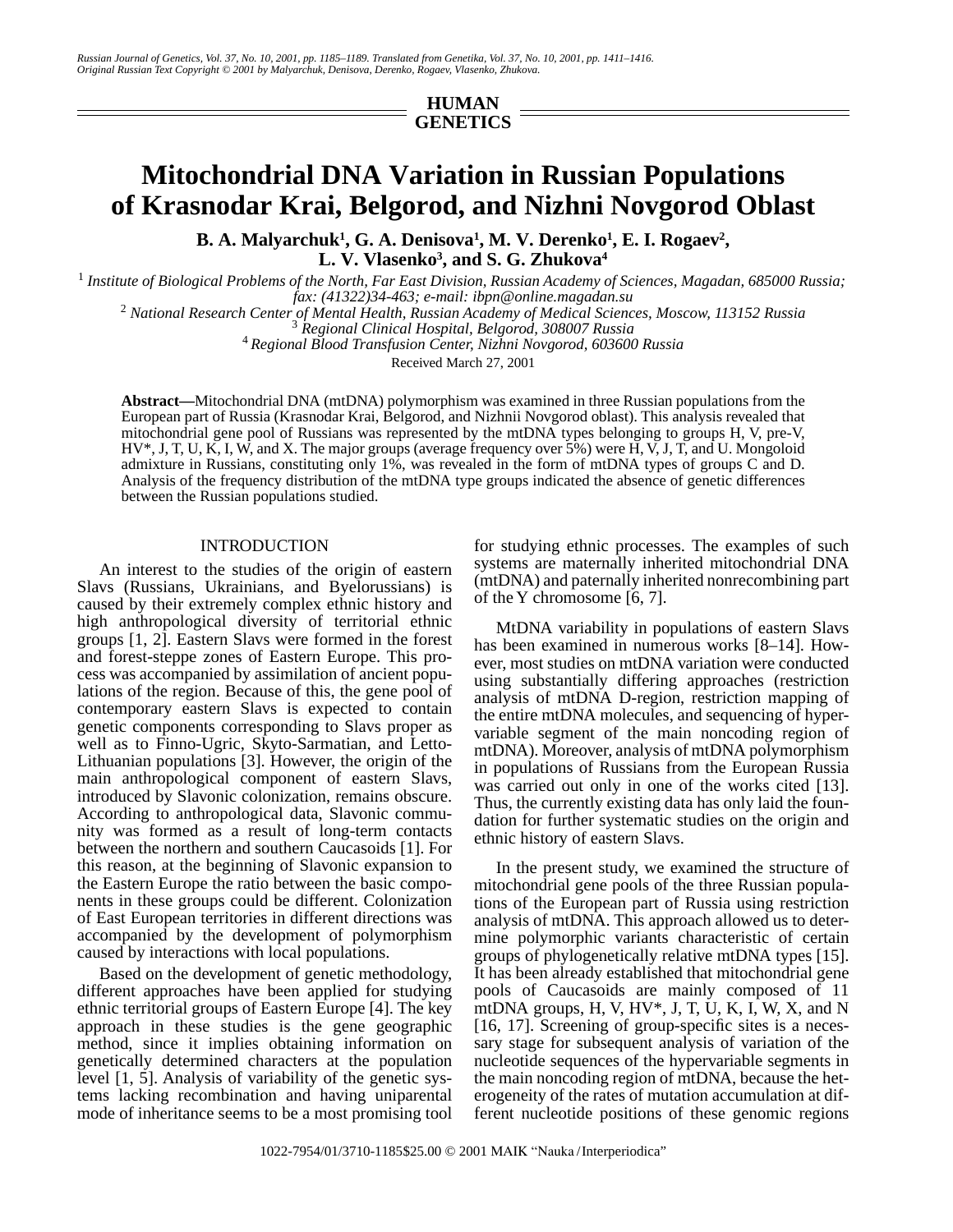| mtDNA<br>Group | Group-specific restriction variants                            |
|----------------|----------------------------------------------------------------|
| H              | $-14766$ MseI, $-7025$ AluI                                    |
| V              | $-14766$ MseI, $+15904$ MseI, $-16297$ MseI,<br>$-4577$ NlaIII |
|                |                                                                |
| pre-V          | –14766 MseI, +15904 MseI, –16297 MseI                          |
| $HV^*$         | $-14766$ MseI                                                  |
| U              | $+12308$ Hinfl                                                 |
| K              | +12308 HinfI, -9052 HaeII, +10394 DdeI                         |
| J:             | $-13704$ BstNI, +10394 DdeI                                    |
| J1             | $-13704$ BstNI, $+10394$ DdeI, $+16143$ MseI                   |
| T:             | $+13366$ BamHI, $+15606$ AluI                                  |
| T1             | $+13366$ BamHI, $+15606$ AluI, $-12629$ AvaII                  |
| T              | -4529 HaeII, +8249 AvaII, +16389 BamHI,<br>$+10032$ AluI       |
|                |                                                                |
| W              | +8249 AvaII, -8994 HaeIII                                      |
| X              | $-14465$ AccI                                                  |
| M:             | $+10394$ Ddel, $+10397$ AluI                                   |
| C              | $+10394$ DdeI, $+10397$ AluI, $-13259$ HincII/                 |
|                | $+13262$ AluI                                                  |
| D              | $+10394$ Ddel, $+10397$ AluI, $-5176$ AluI                     |
| E              | $+10394$ Ddel, $+10397$ AluI, $-7598$ Hhal                     |
| G              | $+10394$ DdeI, $+10397$ AluI, $+4830$ HaeII/<br>$+4831$ Hhal   |
| A              | $+663$ HaeIII                                                  |
| B              | 9-bp deletion                                                  |
| F              | $-12406$ Hpal/HincII                                           |

**Table 1.** Polymorphic restriction variants determining groups of mtDNA types in the population of Eurasia

Note: Groups of mtDNA types were designated according to classification proposed in [16–18]. Positions of polymorphic sites are indicated with respect to the Cambridge Reference Sequence of human mtDNA [20].

often leads to formation of identical but unrelated mtDNA nucleotide sequences [16–19].

Here, the data on the structure of the gene pools of Russian populations of Krasnodar krai, as well as of Belgorod and Nizhnii Novgorod oblast are presented. The populations examined reside at the borders of ethnic neighborhoods of Russians, the territories where the processes of interethnic relationships were most intense. According to anthropological data [1], Russian population inhabiting the south of the European part of Russia (Krasnodar krai) was formed under the influence of the ancient population of the steppe zone. In turn, Russian population of the Volga region (Nizhnii Novgorod oblast), which by origin is thought to be associated with the mentioned in the chronicles Krivichi tribes of Vladimir-Ryazan and Novgorod groups, was formed under the influence of Finno-Ugric and Turkic ethnic populations. The territory of Belgorod oblast lies in the contact zone between the areas previously occupied by the mentioned in the chronicles tribes of Severyans and Polyans. For these reasons, the formation of Russian population of this region was influenced by the Ukrainians from the central and eastern parts of the Ukraine.

#### MATERIALS AND METHODS

Experimental material (whole blood and blood serum samples) were obtained from oblast and raion clinical hospitals and blood transfusion centers. Subjects for the study were chosen based on preliminary surveys and analysis of case records. The samples were taken from Russian individuals who were unrelated at least for two generations. Population samples from Krasnodar krai (*n* = 49), Nizhnii Novgorod oblast (*n* = 78), and Belgorod oblast  $(n = 69)$  were examined.

Total DNA was extracted from biological materials using standard techniques.

Screening for polymorphic sites determining the main groups of mtDNA types distributed in the populations of Eurasia (Table 1) was conducted through the analysis of mtDNA fragments amplified in polymerase chain reaction with the primers proposed in [15, 16, 21]. Restriction fragments were separated by electrophoresis in 8% polyacrylamide gel. Gels were stained with ethidium bromide and DNA fragments were visualized in the UV light.

Polymorphism was scored by the presence (+) or absence (–) of restriction endonuclease recognition sites. MtDNA types were identified based on classification of the groups of mtDNA types in the populations of Eurasia [16, 19]. According to this classification, the groups of mtDNA types are denoted by single Roman letters (excluding group HV), and subgroups within the groups, by digits added to the letter code of the group (Table 1). The mtDNA types that belong to a particular group but cannot be attributed to any of known subgroups, were designated by asterisks (e.g.,  $J = J^* + J1$ in the present work).

Diversity of mtDNA types (*h*) was calculated according to Nei and Tajima [22]:

$$
h = (1 - \Sigma x^2)N/(N - 1),
$$

where  $x$  is the population frequency of each mtDNA type and *N* is the sample size.

Statistical significance of interpopulation differences with respect to the frequencies of mtDNA type groups was evaluated using the measure of relatedness, *r*, and the index of identity, *I,* [23]. To estimate genetic similarity with respect to the distribution of mtDNA type groups among the populations, cluster analysis (k-means clustering, STATISTICA/w 5.0) was used.

### RESULTS AND DISCUSSION

Analysis of the structure of mitochondrial gene pools of Russian populations from the European part of Russia showed that Russians were characterized by the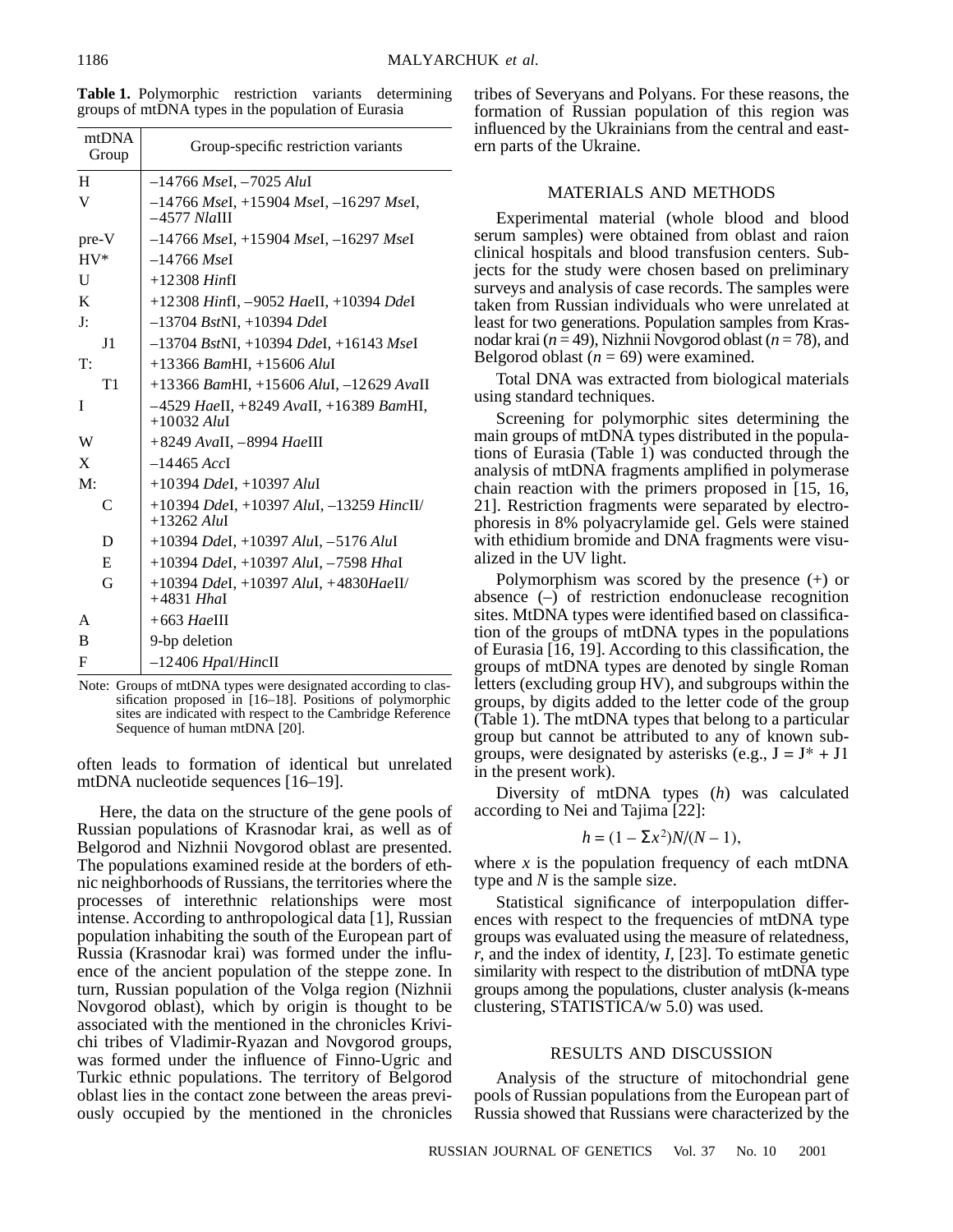same Groups of mtDNA types (Table 2) which are distributed in the European and Middle Eastern gene pools [15–18]. Groups H, U, J, and T were most prevalent in Russian gene pools. Group T, represented in European gene pools by the subgroups  $T^*$  and T1 [16, 24], was found in the Russian populations examined with the frequencies ranging from 5 to 12%. Moreover, in all samples tested mtDNA types belonging to subgroup T\* were most prevalent. The frequency of group J in Russians varied from 9 to 18%. Note that in all previously examined Russian samples [10, 13, 25] group J was represented only by subgroup J\*. However, the results of the present study show that some Russian populations can be characterized by prevalence of mtDNA types belonging to subgroup J1. For instance, in Russians from Nizhnii Novgorod oblast the frequency of subgroup J1 (5.1%) was higher than that of subgroup  $J^*$  $(3.9\%)$ .

Group V was found in all samples examined with the frequency varying from 2.6 to 7.3%. Similarly, mtDNA types belonging to group HV\* occurred, albeit at low (not exceeding 5%) frequencies, in all samples studied. The types of mtDNA belonging to groups K, I, W, and X were detected at very low frequencies and not in all samples. Low frequencies of groups I, W, and X is characteristic of European population as a whole [18], while the frequency of group K in the majority of European populations studied is substantially (about an order of magnitude) higher than in Russians.

Mongoloid populations are characterized by the presence of mtDNA types from group A, B, and F, along with groups  $C, D, E$ , and  $G$ , belonging to macrogroup M (Table 1). In Russian populations only a few cases of mtDNA types from groups C and D were observed. Their total frequency constituted only 1%. Interestingly, mtDNA type of group D observed in Russians was characterized by the presence of the 4-bp insertion in mtDNA region V. This D-type variant of mtDNA is known to be distributed among Mongoloid populations of Southern Siberia [26].

The scheme of restriction analysis of mtDNA polymorphism used in the present study permitted rather detailed characterization of Russian gene pools. Only about 5.6% of the samples remained uncharacterized. Taking into consideration our previous experience of the analysis of mtDNA hypervariable segment I sequence variation in eastern Slavs [10, 13, 14], it can be hypothesized that "other" mtDNA types in Russians mainly belong to groups pre-HV and N. However, the presence of isolated mtDNA types from group Z cannot be excluded.

As shown in Table 2, mtDNA types belonging to group pre-V are found in Russian gene pools with low frequency (at most 2%). It is suggested that mtDNA types belonging to this rare group served as a basis for group V, distributed among the population of Europe with the frequency of 2 to 5% [27, 28]. Types of mtDNA belonging to groups pre-V and V are character-

**Table 2.** Frequency distribution patterns (%) of the groups and a number of subgroups of mtDNA types in three Russian populations

| Groups/sub-<br>groups<br>of mtDNA | Krasnodar<br>krai<br>$(n = 49)$ | Belgorod<br>oblast<br>$(n = 69)$ | Nizhnii<br>Novgorod<br>oblast<br>$(n = 78)$ | Average<br>$(n = 196)$ |
|-----------------------------------|---------------------------------|----------------------------------|---------------------------------------------|------------------------|
| H                                 | 38.78                           | 37.68                            | 44.87                                       | 40.82                  |
| V                                 | 6.12                            | 7.25                             | 2.56                                        | 5.10                   |
| pre-V                             | 2.04                            | 0                                | 1.28                                        | 1.02                   |
| $HV^*$                            | 4.08                            | 2.90                             | 3.85                                        | 3.57                   |
| $I^*$                             | 14.29                           | 11.59                            | 3.85                                        | 9.18                   |
| J1                                | 4.08                            | $\Omega$                         | 5.13                                        | 3.06                   |
| $T^*$                             | 8.16                            | 7.25                             | 3.85                                        | 6.12                   |
| T1                                | 4.08                            | 1.45                             | 1.28                                        | 2.04                   |
| U                                 | 10.20                           | 18.84                            | 23.08                                       | 18.37                  |
| K                                 | 0                               | 1.45                             | 0                                           | 0.51                   |
| I                                 | 2.04                            | 4.35                             | 0                                           | 2.04                   |
| W                                 | 0                               | 1.45                             | 1.28                                        | 1.02                   |
| X                                 | 0                               | 1.45                             | 0                                           | 0.51                   |
| C                                 | 0                               | 1.45                             | 0                                           | 0.51                   |
| D                                 | 0                               | 0                                | 1.28                                        | 0.51                   |
| "Others"                          | 6.13                            | 2.89                             | 7.69                                        | 5.62                   |

ized by the +15904*Mse*I/–16297*Mse*I marker combination along with the presence of variant 00072C in hypervariable segment 2. Group V is characterized by the presence of an additional variant, –4577*Nla*III. In Russian populations tested mtDNA types belonging to group HV (–14766*Mse*I; see Table 1) and characterized by the presence of variant –16297*Mse*I and the lack of variant +15904*Mse*I were found. These mtDNA types revealed in Russians from Belgorod and Nizhnii Novgorod oblast with the frequencies of 1.5% and 1.3%, respectively, were attributed to group HV\* (Table 2). However, it cannot be excluded that these mtDNA types are the predecessors of group pre-V. A solution of this problem, which is very important for the understanding of the origin of group V in Europe, requires further investigation.

Russian population samples examined were characterized by similar values of genetic diversity. Higher values were observed in populations of Krasnodar krai and Belgorod oblast (*h* values were equal to 0.797 and 0.804, respectively). In Nizhnii Novgorod population, lower genetic diversity value (*h* = 0.736) was observed. Estimation of the identity index *I* showed that by the mtDNA type frequency distribution no statistically significant differences between the populations studied were observed (the values of *I* varied from 11.35 to 18.95;  $P > 0.1$ ). However, the data in Table 2 indicate the existence of some regularities in the groups J, T and U frequency distribution patterns. For instance, the fre-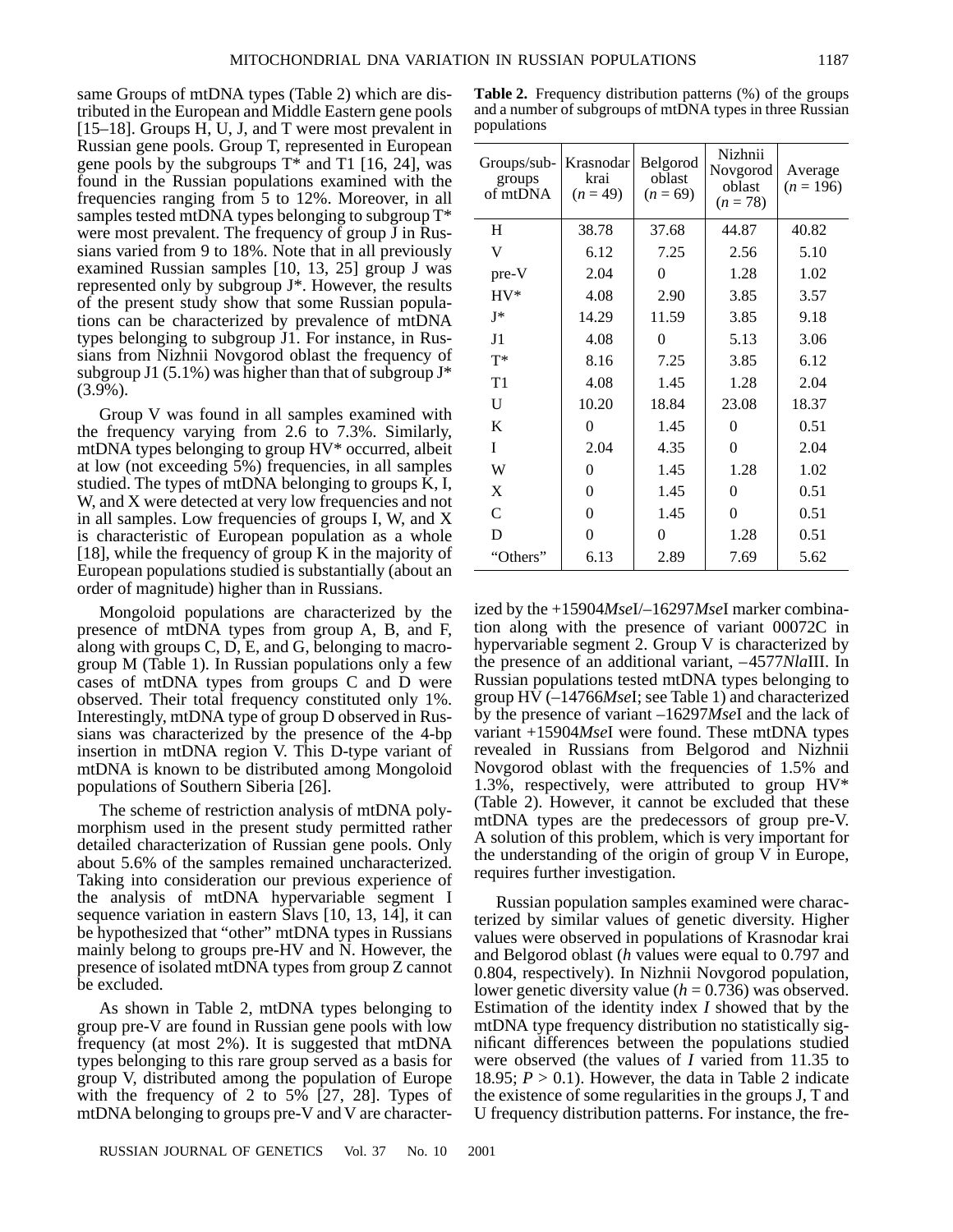| Population             |       | т     | H     |
|------------------------|-------|-------|-------|
| Krasnodar krai         | 18.37 | 12.24 | 10.20 |
| Belgorod oblast        | 11.59 | 8.70  | 18.84 |
| Kursk oblast*          | 11.76 | 5.88  | 17.65 |
| Nizhni Novgorod oblast | 8.98  | 5.13  | 23.08 |
| Kostroma oblast*       | 5.45  | 16.36 | 12.72 |

**Table 3.** Frequencies (%) of mtDNA groups J, T and U in Russian populations

\* According to [13].

quency of group U increased from 10.2 to 23.1% in the direction from Krasnodar population to Nizhnii Novgorod one. On the contrary, in this direction the frequencies of groups J and T decreased from 18.4 to 12.2%, and from 9.0 to 5.1%, respectively. The literature evidence, however, does not confirm the existence of the frequency gradient of the mtDNA types examined. For the analysis we used the data on the mtDNA HVSI sequence variation in the populations of Kostroma and Kursk oblast [13]. Note that using the data on mtDNA HVSI polymorphism permits obtaining only rough estimates of the distribution of mtDNA groups in the populations. Only for several mtDNA groups (including groups J, T, and a number of subroups of group U), a good agreement between the mtDNA HVSI nucleotide motifs and their phylogenetic status determined by the polymorphisms of the coding regions of mitochondrial genome was observed [15–19]. Analysis of the frequency distribution of groups J, T and U in Russian populations, including expected frequencies of these groups in Kostroma and Kursk populations (Table 3), pointed to the existence of substantially more complex pattern of mtDNA geographic variability. According to the data of cluster analysis, mtDNA group frequency distribution patterns observed in populations of Kursk and Belgorod oblast were closest to each other. The populations of Krasnodar krai, Kostroma, and Nizhnii Novgorod oblast were distant from each other and from the cluster of the populations mentioned above. It should be noted, however, that interpopulation differences in respect to the distribution of mtDNA type groups were very low.

The data on mtDNA variation in Russian populations from the European part of Russia obtained so far are in a good agreement with anthropological data. It was established that Russians are characterized by homogeneity of anthropological traits and by prevalence of local trait variation over the typological one [1, 2]. Moreover, according to the data of craniology and dentistry, variation of anthropological traits was not the function of geographical variation [2]. Our data on the distribution of mtDNA groups in different Russian populations from the European part of Russia confirmed conclusions of the anthropologists. More detailed data on the differentiation of Russian populations could be obtained using gene geographic approach, which requires examination of the larger number of Russian and neighboring Eastern European populations.

#### ACKNOWLEDGMENTS

This study was supported by the Russian Foundation for Basic Research (grant nos. 00-06-80448 and 00-06-88006) and by the Russian State Program "Frontiers in Genetics" (grant no. 99-04-30).

#### REFERENCES

- 1. Alekseeva, T.I., *Etnogenez vostochnykh slavyan* (Ethnogenesis of Eastern Slavs), Moscow: Mosk. Gos. Univ., 1973.
- 2. Alekseev, V.P., *Proiskhozhdenie narodov Vostochnoi Evropy* (The Origin of the East European Ethnoses), Moscow: Nauka, 1969.
- 3. Alekseeva, T.I. and Alekseev, V.P., Anthropology and the Origin of Slavs, *Priroda*, 1989, no. 1, pp. 60–69.
- 4. Rychkov, Yu.G., Zhukova, O.V., Sheremet'eva, V.A., *et al.*, *Genofond i genogeografiya narodonaseleniya* (Population Gene Pool and Gene Geography), Rychkov, Yu.G., Ed., St. Petersburg: Nauka, 2000, vol. 1.
- 5. Rychkov, Yu.G. and Balanovskaya, E.V., Integral Cartographic Analysis in Anthropology: A Reflection of Chronicle Slavonic Tribes in Anthropological Geography of the Modern Russian Population, *Vopr. Antropol.*, 1988, no. 80, pp. 3–37.
- 6. Wallace, D.C., Mitochondrial DNA Variation in Human Evolution, Degenerative Disease and Aging, *Am. J. Hum. Genet.*, 1995, vol. 57, pp. 201–223.
- 7. Jobling, M.A. and Tyler-Smith, C., Father and Sons: The Y Chromosome and Human Evolution, *Trends Genet.,* 1995, vol. 11, pp. 449–456.
- 8. Lemza, S.V. and Sokolova, O.V., Restriction Fragment Length Polymorphism of Mitochondrial DNA in the Russian Population of Western Siberia, *Genetika* (Moscow), 1992, vol. 28, no. 5, pp. 136–140.
- 9. Petrishchev, V.N. and Kutueva, A.B., Mitochondrial DNA Polymorphism in the Russian Population of Russia, *Genetika* (Moscow), 1993, vol. 29, no. 8, pp. 1382– 1390.
- 10. Malyarchuk, B.A., Derenko, M.V., and Solovenchuk, L.L., Types of the Mitochondrial DNA Control Region in Eastern Slavs, *Genetika* (Moscow), 1995, vol. 31, no. 6, pp. 846–851.
- 11. Derenko, M.V. and Malyarchuk, B.A., Comparative RFLP Analysis of Mitochondrial DNA in the East Slavonic Populations of Russia, *Genetika* (Moscow), 1996, vol. 32, no. 6, pp. 815–821.
- 12. Kazakovtseva, M.A., Voevoda, M.I., Babenko, V.N., and Osipova, L.P., Restriction Fragment Length Polymorphism of the Mitochondrial DNA Control Region in Russian Old-Believer (Starover) and Migrant Slavonic Populations of Northern Siberia, *Genetika* (Moscow), 1998, vol. 34, no. 4, pp. 544–550.
- 13. Orekhov, V., Poltoraus, A., Zhivotovsky, L.A., *et al.*, Mitochondrial DNA Sequence Diversity in Russians, *FEBS Lett.*, 1999, vol. 445, pp. 197–201.